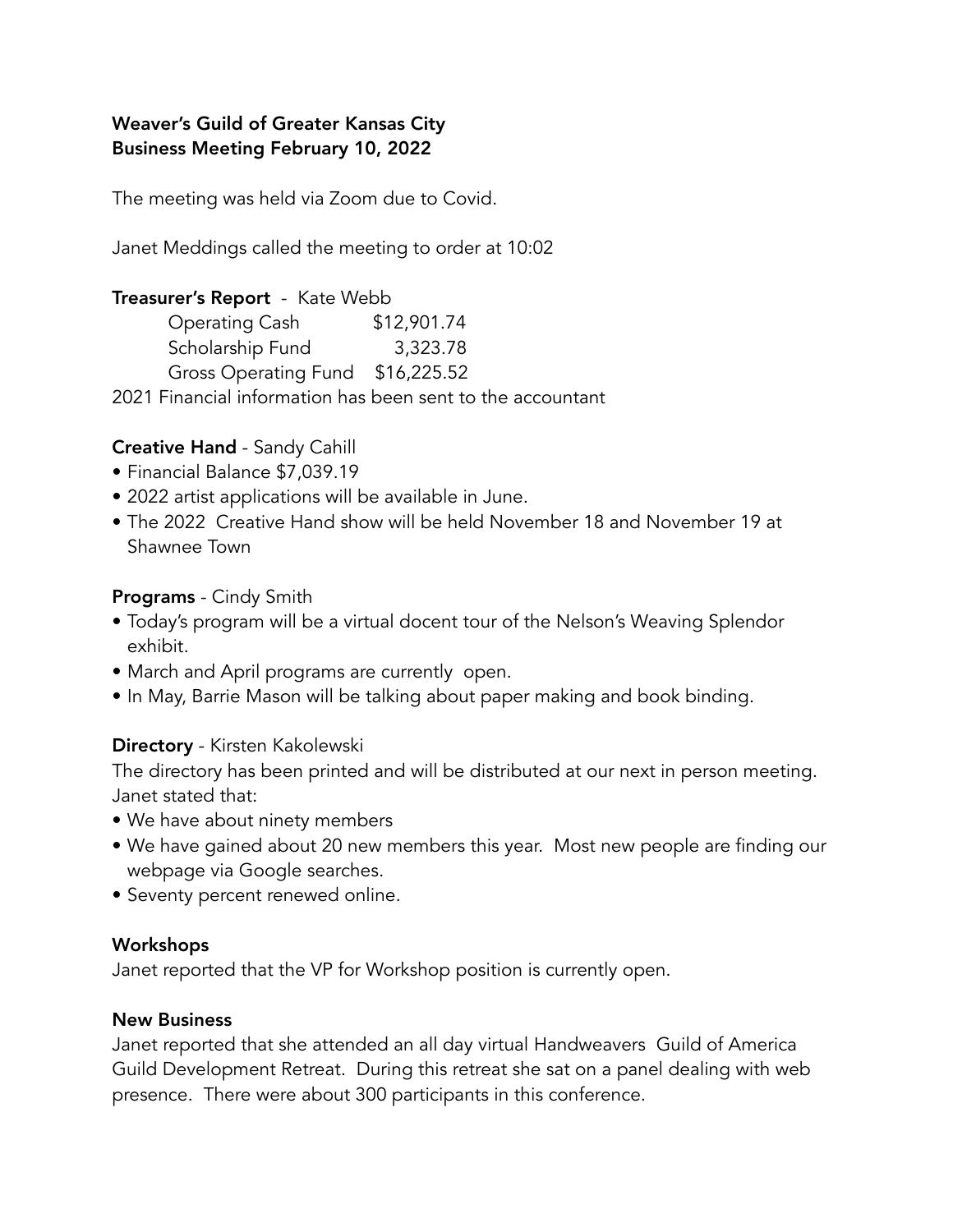She learned that:

- The lack of youth in groups is a universal problem.
- A few guilds were large enough to have their own location.
- Several guilds had Facebook pages for interest groups.
- Many guilds were using Instagram.
- A number of Guilds are collaborating with other arts and culture groups (arboretums, art museums, history museums, other guilds.) We have been doing this recently with the Nelson.

# Scholarship

Gail White and Judy Santner have rewritten the guidelines for receiving scholarships to make them more inclusive. The rewritten guidelines were published in the January newsletter. The biggest change regards comes in the reporting of what was learned. Formerly a scholarship recipient was required to present a full program. Now the recipient can report learnings in one of many ways including writing an article for the newsletter or giving a smaller meeting presentation.

There were no questions or discussion in regard to the changes.

There is currently; \$3300 in the scholarship fund which had received a big boost from the sale of equipment in the fall.

It was moved by Lori Deason to adopt the new guidelines.

The move was seconded by Debbie Tindell.

By a show of hands, the new guidelines were unanimously approved.

## March Meeting

Janet said we will most likely be meeting in person in March so she asked for three volunteers to provide snacks. Abby Dearth, Gail White and Lori Deason volunteered.

## Members in Good Standing

Janet brought up that with discussion of scholarship eligibility changes, there developed discussion of the how we define "members in good standing", a term that is used in several places in our bylaws. The Board would like to loosen the requirements to meet this position. The Board's points will be presented in the next newsletter, positioning it for a future vote on amending our bylaws.

## Outreach

• Sandy Cahill reported that she will be presenting a retrospective of her fiber work to the Senior Arts Council on February 28th at 1:00 PM at the Roeland Park Community Center.